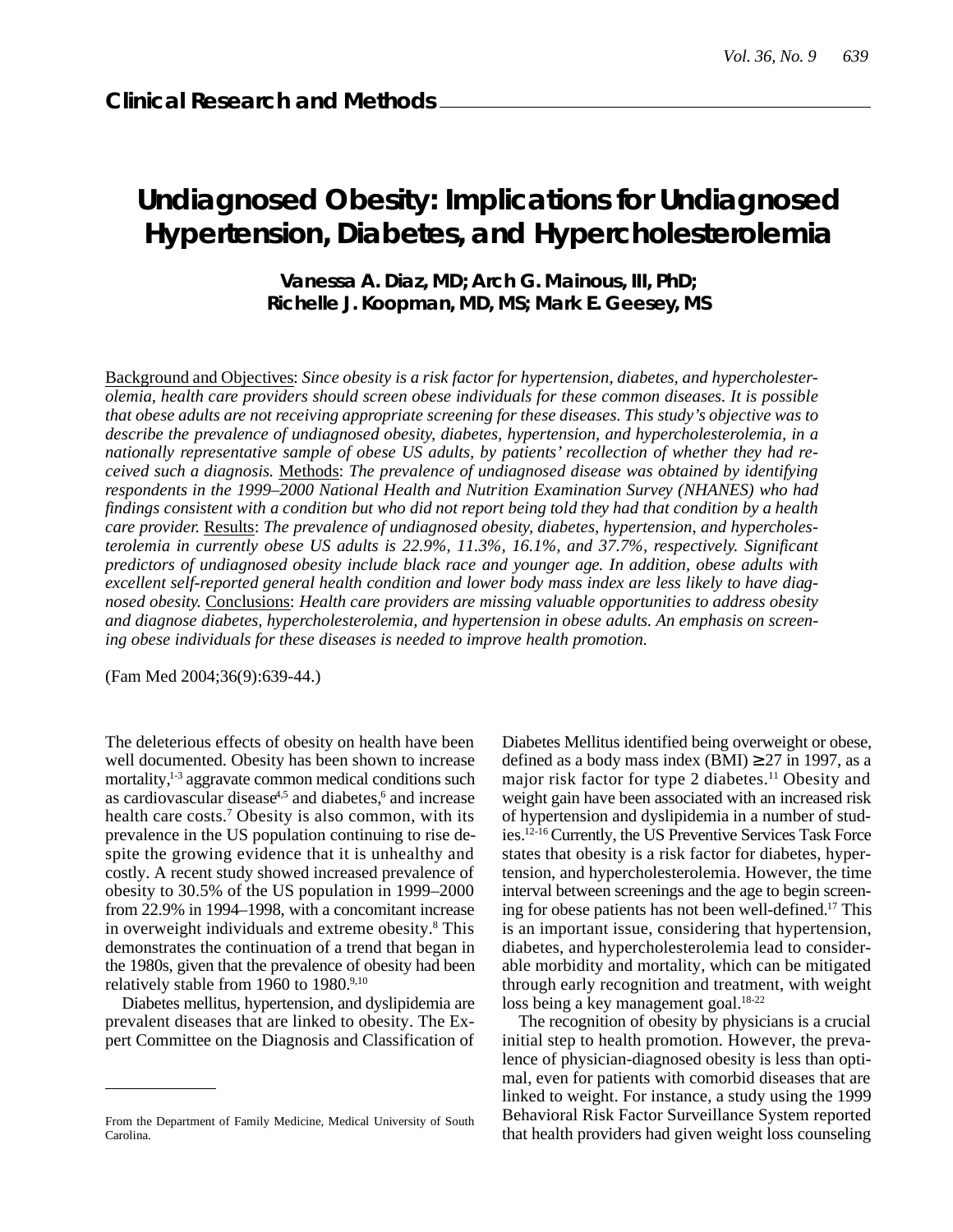to only 50% of overweight and obese people with diabetes and to 21% of overweight and obese nondiabetics.<sup>23</sup> This failure to deal with obesity in those with weight-related conditions suggests that the obese may also receive inadequate screening for weight-related conditions.

This study describes the patient-reported prevalence of physician-diagnosed obesity using a recent nationally representative sample, emphasizing groups at risk for undiagnosed obesity. Because of the acknowledged association between obesity and hypertension, hypercholesterolemia, and diabetes, we also describe the prevalence of undiagnosed hypertension, hypercholesterolemia, and diabetes in obese adults.

#### **Methods**

#### *Survey Description*

We analyzed data from the 1999–2000 National Health and Nutrition Examination Survey (NHANES 1999–2000).<sup>24</sup> The NHANES 1999–2000 is a product of the National Center for Health Statistics. It is a continuous, annual survey involving participants from a nationally representative sample of noninstitutionalized residents of the United States. Minority groups were oversampled to ensure adequate numbers for analysis, and samples are weighted so they are representative of the US population. Sampling weights were calculated taking into account unequal probabilities of selection due to sample design and planned oversampling, then matched to known population control totals to be representative of the US population. The number of unweighted adult respondents, defined as those years old, is 4,880, with 1,247 of these being obese, defined as a BMI 30. This results in a weighted sample size of 49,915,375 obese adults.

The NHANES 1999–2000 consists of detailed household interviews and physical examinations that include lab work in mobile examination centers. If respondents are unwilling or unable to receive the full examination, home examinations consisting of a subset of exam components are offered. Nonresponse/refusal rates undergo statistical adjustment by using appropriate sampling weights.

# *Demographic Data*

The respondents were divided into groups based on race, age, gender, and BMI. Race was self-reported. Age groups were formed based on screening recommendations from the National Cholesterol Education Program (NCEP), which advocates cholesterol testing starting at age 20, and American Diabetes Association (ADA) guidelines, which recommend screening for diabetes starting at age 45.<sup>11,25</sup> BMI was based on measured weight and height. BMI categories are consistent with 1998 National Heart, Lung, and Blood Institute guidelines, which classify obesity as a BMI  $30.0^{26}$ 

### *Definition of Disease*

Because physician-diagnosed disease is dependent on seeing a physician, only individuals with at least one visit to a health care provider over the past year were included in the analysis. Individuals who reported never having been told by a health care provider that they have a condition, but who have a laboratory or examination result that is consistent with the condition, are classified as having undiagnosed disease. We would only expect physicians to diagnose disease based on guidelines already in place prior to the survey, which began in 1999. Thus, to remain consistent with the sampling time frame, diagnostic criteria established after 1998 were not used. Undiagnosed obesity was identified in respondents having a BMI  $30.0^{26}$  who did not report ever being told they were "overweight" or that they should "lose weight." A fasting plasma glucose level >126 mg/dL was used to establish a diagnosis of diabetes, which is consistent with the level proposed in the 1997 ADA guidelines for use in epidemiologic studies.<sup>11</sup> This approach, using one fasting plasma glucose level, may actually lead to slightly lower estimates of prevalence than would be obtained from the combined use of fasting plasma glucose and an oral glucose tolerance test.<sup>27</sup> Respondents who met the criteria were defined as having undiagnosed diabetes if they did not report ever being told by a health care provider they had diabetes or sugar diabetes.

Undiagnosed hypercholesterolemia was defined as those with total serum cholesterol >200 mg/dL who did not report ever being told they had elevated cholesterol. This classification is consistent with 1993 NCEP guidelines.<sup>25</sup>Undiagnosed hypertension was defined based on an average of three blood pressure measurements performed on the same day. Respondents with a mean systolic blood pressure >140 mmHg or diastolic blood pressure >90 mmHg who did not report ever being told they had hypertension or high blood pressure were classified as having undiagnosed hypertension. This classification standard is consistent with guidelines from the Sixth Report of the Joint National Committee on Prevention, Detection, Evaluation, and Treatment of High Blood Pressure.<sup>18</sup>

# *Control Variables*

Health care utilization was defined using the selfreported number of outpatient visits over the prior year to a health care provider. Education level was based on the highest education level completed. General health condition was self-reported, with respondents asked to characterize their health as excellent, very good, good, fair, or poor. We were not able to include income in our analysis due to its withdrawal from the NHANES 1999– 2000 data set in March 2003 as a result of inconsistencies in the data.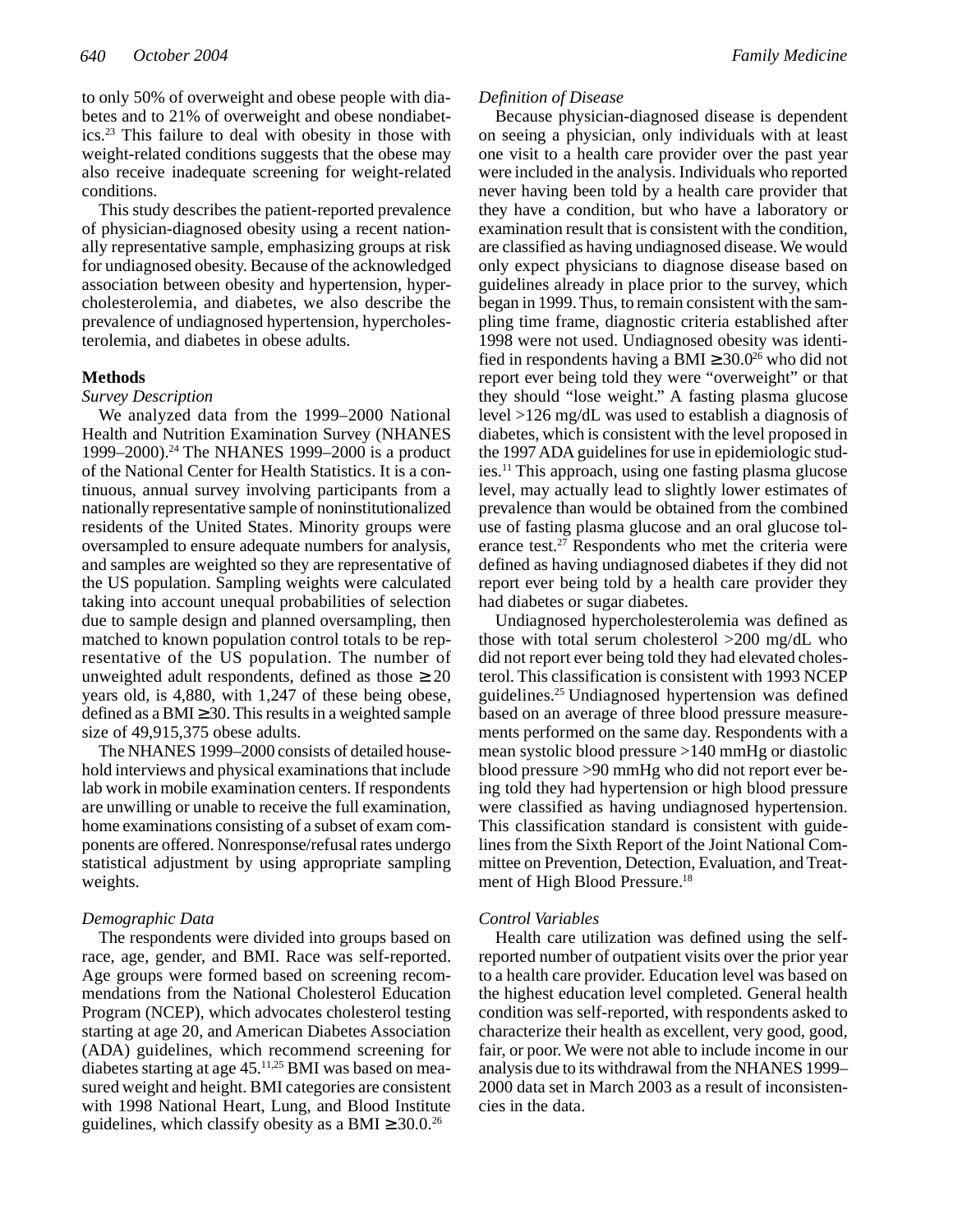#### *Analysis*

Because of the complex survey design used in the NHANES 1999–2000, we accounted for the sampling design and appropriate weights in the analysis using SUDAAN (Research Triangle Institute, Research Triangle Park, NC). This strategy allows for the computation of nationally representative estimates. Population characteristics of obese adults were calculated. Subgroup analysis on the prevalence of unrecognized obesity was performed using a chi-square test for independence. A logistic regression with undiagnosed obesity as the dependent variable was performed. Forced inclusion of the predictor variables was used for this logistic regression model.

## **Results**

The demographic composition of the population of obese adults is shown in Table 1. No analysis was performed on the "other" racial category due to heterogeneity of the group and the small sample size, which may not yield a reliable estimate.

The prevalence of undiagnosed disease in obese adults is shown in Table 2. These prevalences repre-

### Table 1

Population Characteristics for Obese Adults (Age 20, BMI 30) in the US Population\*

|                       | Male $(\% )$       | Female (%)        |        | Total $(\% )$      |
|-----------------------|--------------------|-------------------|--------|--------------------|
| Non-Hispanic white    | 15,049,320 (30.2)  | 19,192,100 (38.4) |        | 34,241,420 (68.6)  |
| Non-Hispanic black    | 2.039.493<br>(4.1) | 5.140.859 (10.3)  |        | 7,180,352 (14.4)   |
| Hispanic              | 2.186.949<br>(4.4) | 4.757.753         | (9.5)  | 6.944.702 (13.9)   |
| Other                 | 960,505 (1.9)      | 588.394           | (1.3)  | 1.548.900<br>(3.1) |
| A11                   | 20,236,268 (40.5)  | 29.679.107 (59.5) |        | 49,915,375 (100.0) |
| Mean age $(SD)$       | 50.9 (16.8)        | 48.9              | (17.4) | 50.7<br>(17.2)     |
| Mean BMI (SD)         | $34.5$ $(4.2)$     | 36.0              | (5.5)  | 35.5<br>(5.2)      |
| $*$ n=49.915.375      |                    |                   |        |                    |
| SD—standard deviation |                    |                   |        |                    |
| BMI-body mass index   |                    |                   |        |                    |
|                       |                    |                   |        |                    |

Table 2

Prevalence of Unrecognized Disease in Obese Adults in the US Population

| Male $(\%)$  | Unrecognized          | Undiagnosed     | Undiagnosed  | Undiagnosed          |
|--------------|-----------------------|-----------------|--------------|----------------------|
|              | <i><b>Obesity</b></i> | <b>Diabetes</b> | Hypertension | Hypercholesterolemia |
|              | 4,587,632             | 2,062,507       | 3,797,325    | 6,226,071            |
|              | $(23.8\%)$            | $(10.7\%)$      | $(19.7\%)$   | (32.3%)              |
| Female (%)   | 6,574,501             | 3,432,704       | 3,985,428    | 12,159,918           |
|              | $(22.6\%)$            | $(11.8\%)$      | (13.7%)      | $(41.8\%)$           |
| Total $(\%)$ | 11,162,133            | 5,495,211       | 7,782,753    | 18,385,989           |
|              | $(22.9\%)$            | $(11.3\%)$      | $(16.1\%)$   | (37.7%)              |

sent undiagnosed disease in patients with an easily identifiable risk factor—obesity—that should lead to screening for these conditions. Further analysis shows a large proportion of individuals with unrecognized hypertension, hypercholesterolemia, and diabetes have the acknowledged risk factor of obesity. Among individuals with unrecognized hypercholesterolemia, 28.4% were obese. Similarly, among individuals with undiagnosed hypertension and undiagnosed diabetes, 28.2% and 53.7%, respectively, were obese.

The prevalence of undiagnosed obesity stratified by race/ethnicity is presented in Table 3. To account for the possibility of differential health care utilization based on race/ethnicity, the prevalences in Table 3 are based on respondents who had at least one visit to a health care provider over the last year, although diagnosis could have occurred at any time, not just over the last year. Unadjusted relationships between race/ ethnicity and obesity that are initially significant drop out when stratified by age and gender. There also appears to be an effect modification by gender, with women being more likely to have significant differences based on race/ethnicity, especially in the younger age group.

> Results from a logistic regression using predictors for the diagnosis of obesity are shown in Table 4. As expected, BMI is an important predictor, with respondents with higher BMIs being more likely to have diagnosed obesity. Race and age were also important predictors, with younger subjects and blacks exhibiting a higher likelihood of having undiagnosed obesity, even after controlling for other variables. Respondents with worse general health condition have a lower prevalence of undiagnosed obesity. There appeared to be no effect based on health care utilization, since there was no significant difference in the diagnosis of disease for respondents with only one visit when compared to those with more than one visit over the last year.

#### **Discussion**

Diagnosis of obesity in this study was based on patient recollection. It was defined as patients reporting that their health care provider told them they were overweight or advised them to lose weight. Many factors, such as the perceived ineffectiveness of interventions, lack of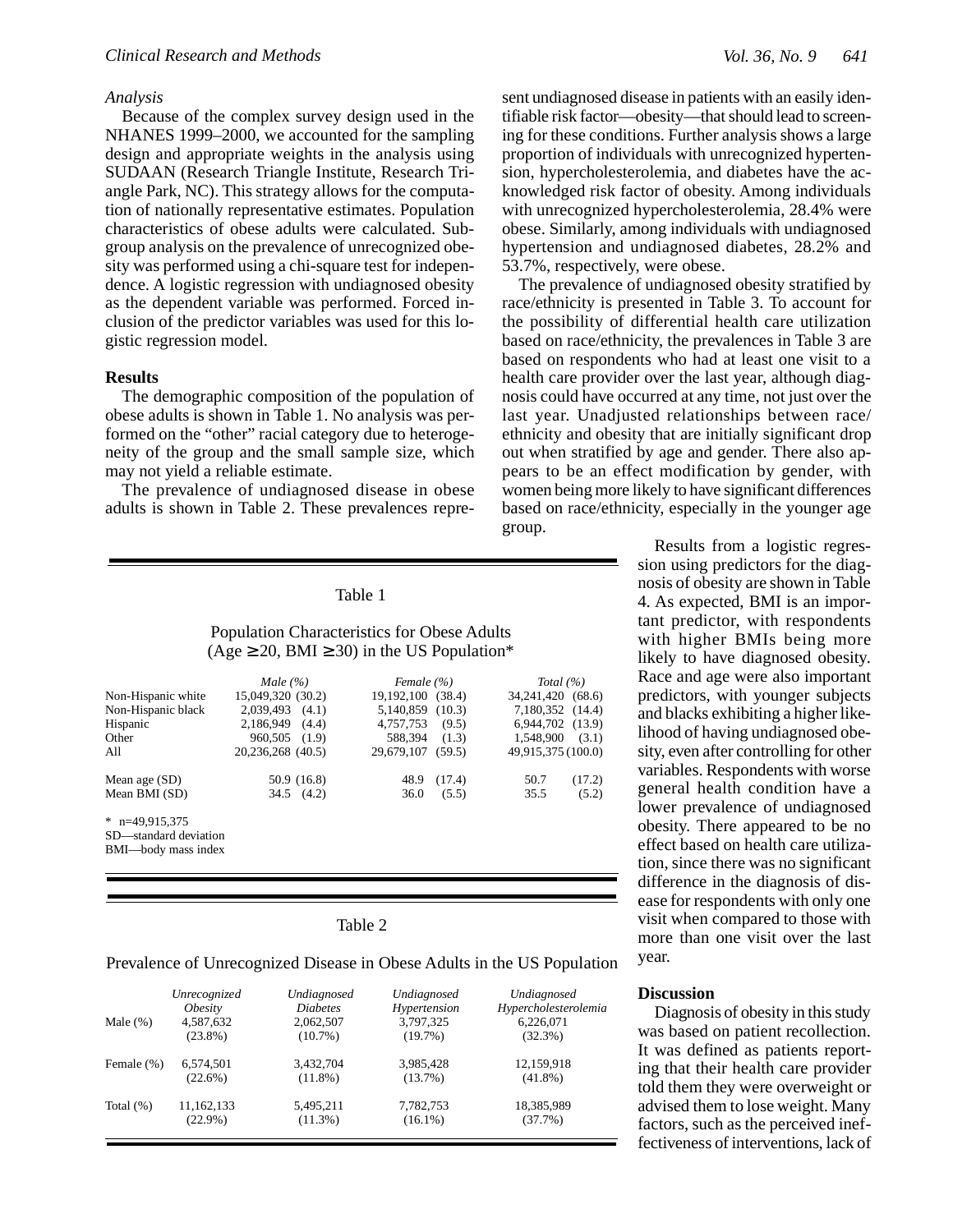| Table |  |
|-------|--|
|-------|--|

## Prevalence of Unrecognized Obesity in US Adults with BMI 30

|                         | NHW   | NHB   | Hisp  | P Value |
|-------------------------|-------|-------|-------|---------|
| Race total              | 19.7% | 31.0% | 30.9% | .006    |
| Age                     |       |       |       |         |
| $20 - 45$ years         | 25.5% | 36.1% | 41.6% | .077    |
| $>45$ years             | 15.1% | 22.1% | 15.5% | .323    |
| Male total              | 21.5% | 30.2% | 34.6% | .124    |
| Age                     |       |       |       |         |
| $20 - 45$ years         | 30.3% | 32.4% | 42.8% | .484    |
| $>45$ years             | 15.4% | 25.7% | 20.8% | .487    |
| Female total<br>Age     | 18.2% | 31.4% | 29.2% | .007    |
| $20 - 45$ years         | 22.3% | 37.7% | 41.0% | .066    |
| $>45$ years             | 14.8% | 20.9% | 13.4% | .303    |
| NHW—Non-Hispanic whites |       |       |       |         |

NHB—Non-Hispanic blacks

Hisp—Hispanics

Table 4

Logistic Regression for Probability of Undiagnosed Obesity in Obese US Adults

| <b>Predictor Variables</b><br>Gender                 | <b>OR</b> | 95% CI            | <b>Beta</b> |
|------------------------------------------------------|-----------|-------------------|-------------|
| Male                                                 | 1.000     |                   | 0.000       |
|                                                      |           |                   |             |
| Female                                               | 1.086     | $(0.716 - 1.649)$ | 0.083       |
| Body mass index (kg/m2)                              | 0.819     | $(0.770 - 0.872)$ | $-0.200$    |
| Age Group (years)                                    |           |                   |             |
| $20 - 45$                                            | 2.270     | $(1.414 - 3.645)$ | 0.820       |
| $46+$                                                | 1.000     |                   | 0.000       |
| Race/ethnicity                                       |           |                   |             |
| White                                                | 1.000     |                   | 0.000       |
| <b>Black</b>                                         | 2.048     | $(1.278 - 3.284)$ | 0.717       |
| Hispanic                                             | 1.273     | $(0.792 - 2.044)$ | 0.241       |
|                                                      |           |                   |             |
| Utilization (# of outpatient visits in previous year |           |                   |             |
| 1                                                    | 1.000     |                   | 0.000       |
| >1                                                   | 0.815     | $(0.459 - 1.448)$ | $-0.204$    |
|                                                      |           |                   |             |
| General health condition                             |           |                   |             |
| Excellent                                            | 1.000     |                   | 0.00        |
| Very Good                                            | 0.555     | $(0.305 - 1.010)$ | $-0.561$    |
| Good                                                 | 0.460     | $(0.239 - 0.883)$ | $-0.674$    |
| Fair                                                 | 0.338     | $(0.152 - 0.751)$ | $-0.783$    |
| Poor                                                 | 0.257     | $(0.083 - 0.794)$ | $-0.871$    |
| <b>Educational level</b>                             |           |                   |             |
| < high school                                        | 1.000     |                   | 0.000       |
| High school graduate                                 | 0.736     | $(0.393 - 1.376)$ | $-0.307$    |
| College                                              | 0.643     | $(0.382 - 1.083)$ | $-0.442$    |
|                                                      |           |                   |             |
| OR-odds ratio                                        |           |                   |             |
| CI-confidence interval                               |           |                   |             |
|                                                      |           |                   |             |
|                                                      |           |                   |             |

time, lack of reimbursement, and patient indifference, may be associated with no or ineffective counseling, leading to patients reporting that they were not identified as overweight by a physician. Either scenario can emphasize groups at high risk for undiagnosed obesity that need to be targeted for more aggressive counseling by physicians. Obtaining a current estimate is significant since we expect there might be a change in the prevalence of diagnosed obesity in comparison to previous studies due to the ongoing emphasis on weight issues by the medical literature and media.

The diagnosis of obesity by health care providers is also important due to the association of obesity with diabetes, hypertension, and hypercholesterolemia. By including only those respondents with a BMI 30, we expected respondents would be easily identifiable as obese by health care providers based on visual inspection and that this would lead to screening even if it did not lead to extensive weight loss counseling. Instead we found there was a significant prevalence of unrecognized diabetes, hypertension, and hypercholesterolemia in obese adults, ranging from 11.3% to 37.7%. This is a large proportion considering that the presence

 $\overline{\phantom{a}}$ 

of an obvious risk factor that should lead to screening and that these diseases have considerable morbidity and mortality preventable with early diagnosis and treatment. This shows providers are missing opportunities to diagnose these treatable diseases in obese patients. This suggests it might be warranted to decrease the time interval between screenings and start screening at a younger age in the obese population. However, further evidence is necessary before specific recommendations can be made.

Results from the logistic regression highlight subgroups at higher risk of having undiagnosed obesity. Younger people will obtain the most benefit from weight reduction, based on years of life remaining.<sup>3</sup> Further, young adults have had the greatest increase in the prevalence of obesity in recent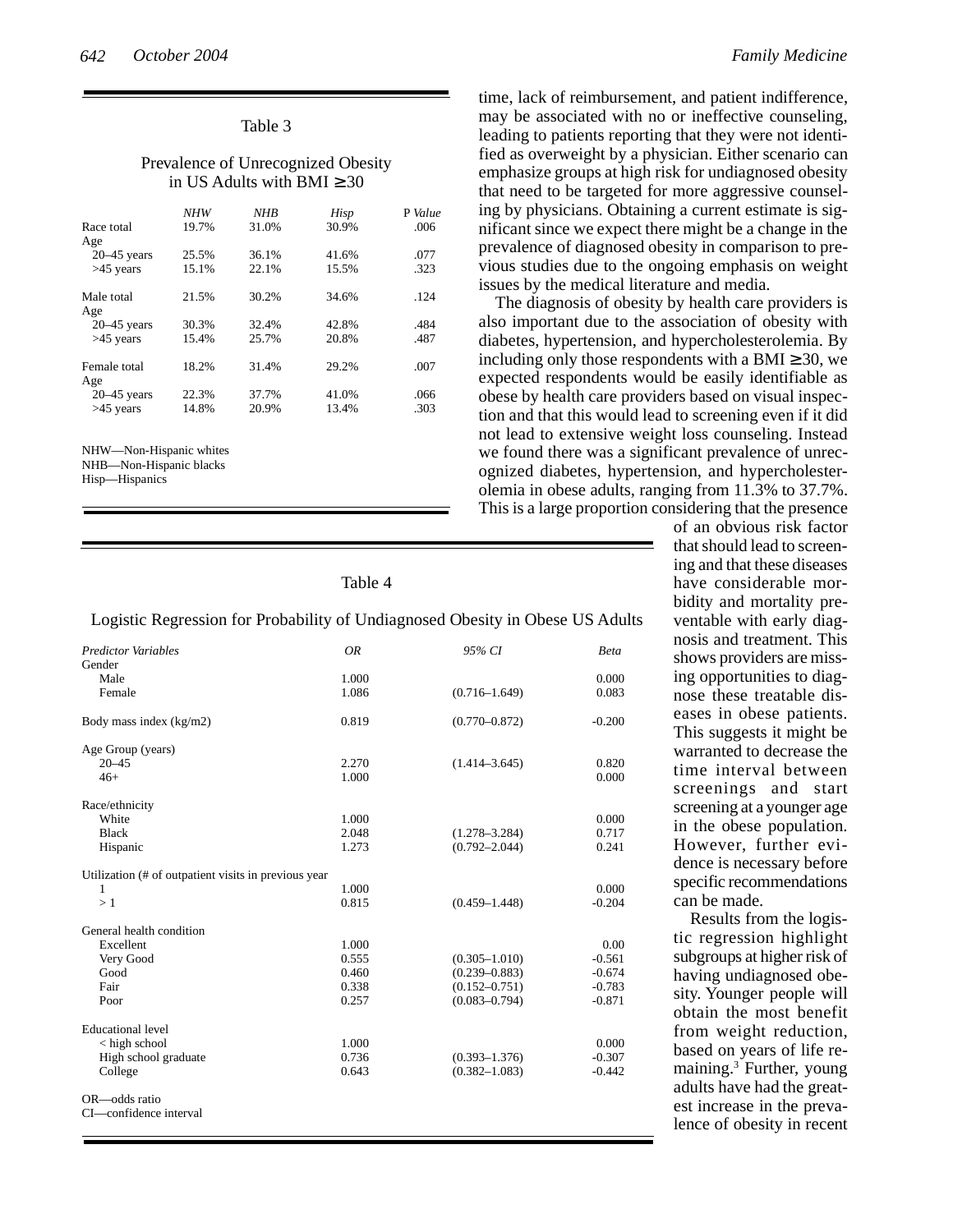years.<sup>28</sup> Blacks, on the other hand, are also less likely to be diagnosed as obese. Although many factors are probably involved, this may be in part due to cultural differences that lead to greater acceptance of obesity by black patients as well as by their providers.<sup>29</sup> As a result, health care providers should emphasize culturally appropriate weight counseling for this subgroup to overcome barriers to achieving a healthy weight. Finally, we see that obese patients with lower BMIs are more likely to have undiagnosed obesity. It is in this early stage of obesity where weight loss sufficient to reach normal weight may seem more attainable, and patients may thus be more receptive to weight loss methods than if counseled once they are already far above normal weight and suffering from weightassociated conditions, such as osteoarthritis, that interfere with exercise. Therefore, it is important to diagnose obesity early to institute appropriate interventions sooner in an attempt to control the condition.

#### *Limitations*

Several limitations must be considered when interpreting these results. First, due to the NHANES 1999– 2000 survey design based on one examination, our criteria for the diagnosis of diabetes and hypercholesterolemia are based on one blood measurement rather than the more stringent definitions requiring follow-up measurements.

Also due to the NHANES 1999–2000 design, our criteria for hypertension diagnosis, although an average of three measurements, is based on measurements taken on 1 day. This is the strategy the National Center for Health Statistics uses to make population estimates, which are reasonably valid and reliable.<sup>27,30,31</sup> Results based on this strategy are accepted throughout the research community.<sup>32-35</sup> While the use of this strategy is unlikely to add a systematic bias to our results, it may lead to some lack of precision.

Further, elevated cholesterol is a screening test that should lead to further evaluation of LDL levels. We did not use LDL to make population estimates in this study since only one third of our sample had this test done, and such a small sample size would lead to unstable population estimates.

We were not able to use income in this study due to its withdrawal from the NHANES 1999–2000 at the time of this analysis. We doubt this will affect our analysis substantially, since a recent study shows that associations with the prevalence of weight loss counseling are not affected by adjustment for income.<sup>23</sup> In addition, much of the effects of income may be due to differences in access to care, which are controlled in our study by a measure of health care utilization. Our results are based on self-reported data, which are prone to recall bias. However, in this instance, using self-report is valid since we are interested in the patients'

awareness of their condition, based on their interpretation of dialogue with their health care provider. Even if the issue was discussed, if the patient has no recollection of it, it still signifies a need for further recognition and counseling. Finally, a major strength of this study is its use of a nationally representative sample from a large database, which enables us to make estimates for the US population.

#### **Conclusions**

Health care providers are missing valuable opportunities to identify obesity and diagnose diabetes, hypercholesterolemia, and hypertension in obese adults. Emphasizing obesity as a risk factor for these conditions, with further emphasis on screening the obese population, is needed to improve health promotion.

*Acknowledgments:* This study was funded in part through grants 1D12HP00023-03 and 1D14HP00161-02 from the Health Resources and Services Administration.

*Corresponding Author:* Address correspondence to Dr Diaz, Medical University of South Carolina, Department of Family Medicine, 295 Calhoun Street, PO Box 250192, Charleston, SC 29425. 843-792-3678. Fax: 843- 792-3598. diazva@musc.edu.

#### **REFERENCES**

- 1. Seidell JC, Visscher TLS, Hoogeveen RT. Overweight and obesity in the mortality rate data: current evidence and research issues. Med Sci Sports Exerc 1999;31(suppl):S597-S601.
- 2. Allison DB, Fontaine KR, Manson JE, Stevens J, Van Itallie TB. Annual deaths attributable to obesity in the United States. JAMA 1999; 282:1530-8.
- 3. Fontaine KR, Redden DT, Wang C, Westfall AO, Allison DB. Years of life lost due to obesity. JAMA 2003;289:187-93.
- 4. Dickey RA, Janick JJ. Lifestyle modifications in the prevention and treatment of hypertension. Endocr Pract 2001;7:392-9.
- 5. Dubbert PM, Carithers T, Sumner AE, et al. Obesity, physical inactivity, and risk for cardiovascular disease. Am J Med Sci 2002;324:116- 26.
- 6. Mann JI. Diet and risk of coronary heart disease and type 2 diabetes. Lancet 2002;360(9335):783-9.
- 7. Allison DB, Zannolli R, Narayan KVM. The direct health care costs of obesity in the United States. Am J Public Health 1999;89:1194-9.
- 8. Flegal KM, Carroll MD, Ogden CL, Johnson CL. Prevalence and trends in obesity among US adults, 1999–2000. JAMA 2002;288:1723-7.
- 9. Kuczmarski RJ, Flegal KM, Campbell SM, Johnson CL. Increasing prevalence of overweight among US adults: the national health and nutrition examination surveys, 1960 to 1991. JAMA 1994;272:205-11.
- 10. Flegal KM, Carroll MD, Kuczmarski RJ, Johnson CL. Overweight and obesity in the United States: prevalence and trends, 1960–1994. Int J Obes Relat Metab Disord 1998;22:39-47.
- 11. The Expert Committee on the Diagnosis and Classification of Diabetes Mellitus. Report of the Expert Committee on the Diagnosis and Classification of Diabetes Mellitus. Diabetes Care 1997;20:1183-97.
- 12. Juhaeri, Stevens J, Chambless LE, et al. Associations between weight gain and incident hypertension in a bi-ethnic cohort: the Atherosclerosis Risk in Communities Study. Int J Obes 2002;26:58-64.
- 13. Okusun IS, Chandra KM, Choi S, Christman J, Dever GE, Prewitt TE. Hypertension and type 2 diabetes comorbidity in adults in the United States: risk of overall and regional adiposity. Obes Res 2001;9:1-9.
- 14. Wilsgaard T, Schirmer H, Arnesen E. Impact of body weight on blood pressure with a focus on sex differences: the Tromse Study, 1986–1995. Arch Intern Med 2000;160:2847-53.
- 15. Paccaud F, Schluter-Fasmeyer V, Wietlisbach V, Bovet P. Dyslipidemia and abdominal obesity: an assessment in three general populations. J Clin Epidemiol 2000;53:393-400.